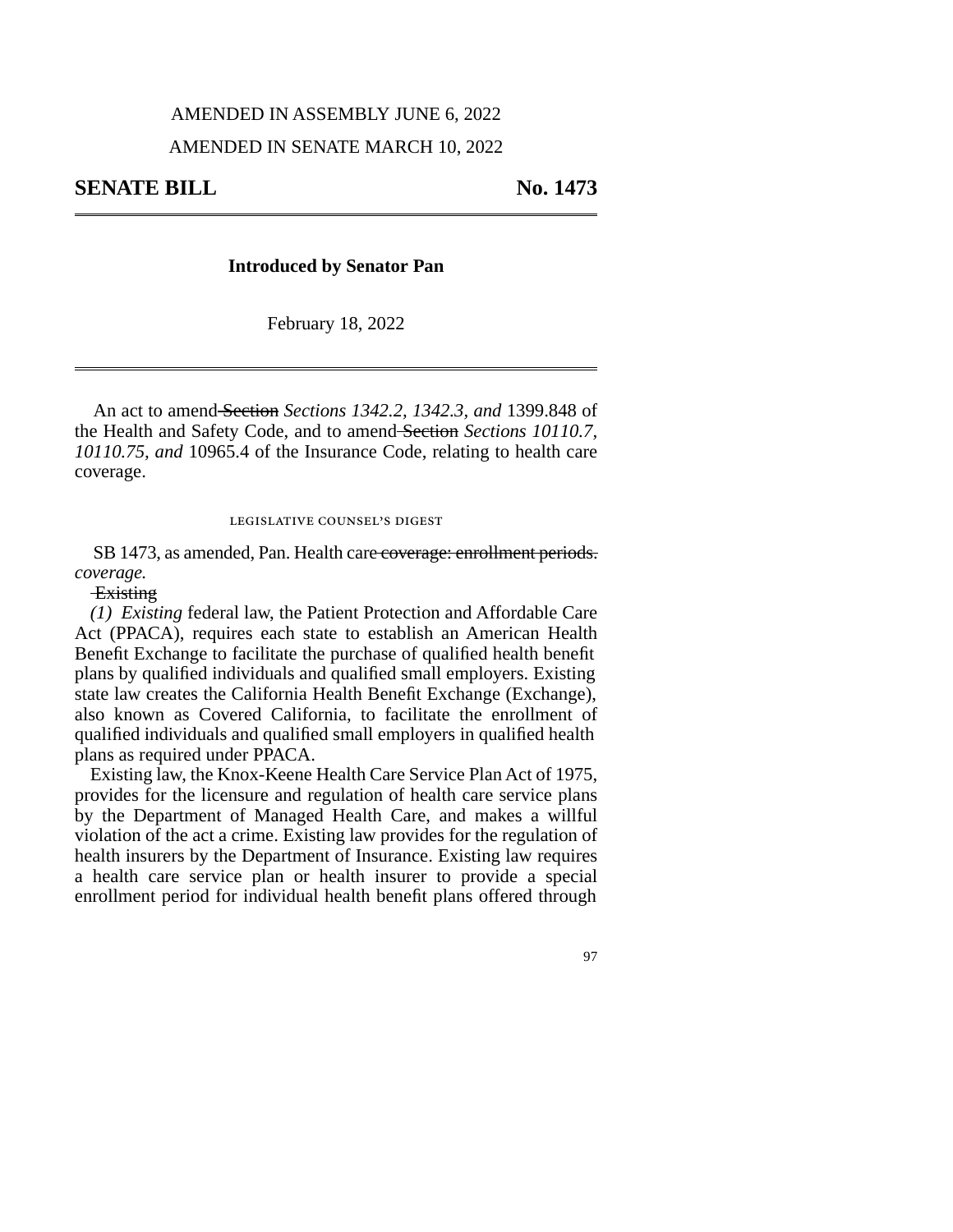the Exchange from December 16 of the preceding calendar year to January 31 of the benefit year, inclusive, for policy years beginning on or after January 1, 2020. Under existing law, February 1 of the benefit year is the effective coverage date for individual health benefit plans offered outside and through the Exchange that are selected from December 16 to January 31, inclusive.

This bill would eliminate the above-described special enrollment period for individual health benefit plans offered through the Exchange for policy years on or after January 1, 2023, and would instead create an annual enrollment period from November 1 of the preceding calendar year to January 31 of the benefit year, inclusive. The bill would specify that the effective date of coverage for individual health benefit plans offered outside and through the Exchange would be no later than January 1 of the benefit year for plan selection made from November 1 to December 31 of the preceding calendar year, inclusive, and would be no later than February 1 of the benefit year for plan selection made from January 1 to January 31 of the benefit year, inclusive. Because a willful violation of these provisions by a health care service plan would be a crime, the bill would impose a state-mandated local program.

*(2) Existing law requires a health care service plan contract or a disability insurance policy that provides coverage for hospital, medical, or surgical benefits, excluding a specialized health care service plan contract or health insurance policy, to cover the costs of testing and immunization for COVID-19, or a future disease when declared a public health emergency by the Governor, and prohibits the contract or policy from imposing cost sharing or prior authorization requirements for that coverage. Under existing law, the requirement to cover COVID-19 testing and immunizations delivered by an out-of-network provider without cost sharing does not apply to testing and immunizations furnished on or after the expiration of the federal public health emergency. A violation of these provisions by a health care service plan is a crime.* 

*This bill would provide that a health care service plan or disability insurer is not required to cover the cost sharing for COVID-19 testing and immunizations delivered by an out-of-network provider beginning 12 months after the federal public health emergency expires. The bill would prohibit a provider from reporting adverse information to a consumer credit reporting agency or commence civil action against an enrollee or insured for payment of COVID-19-related items, services, or immunizations. The bill would extend these and the above-described*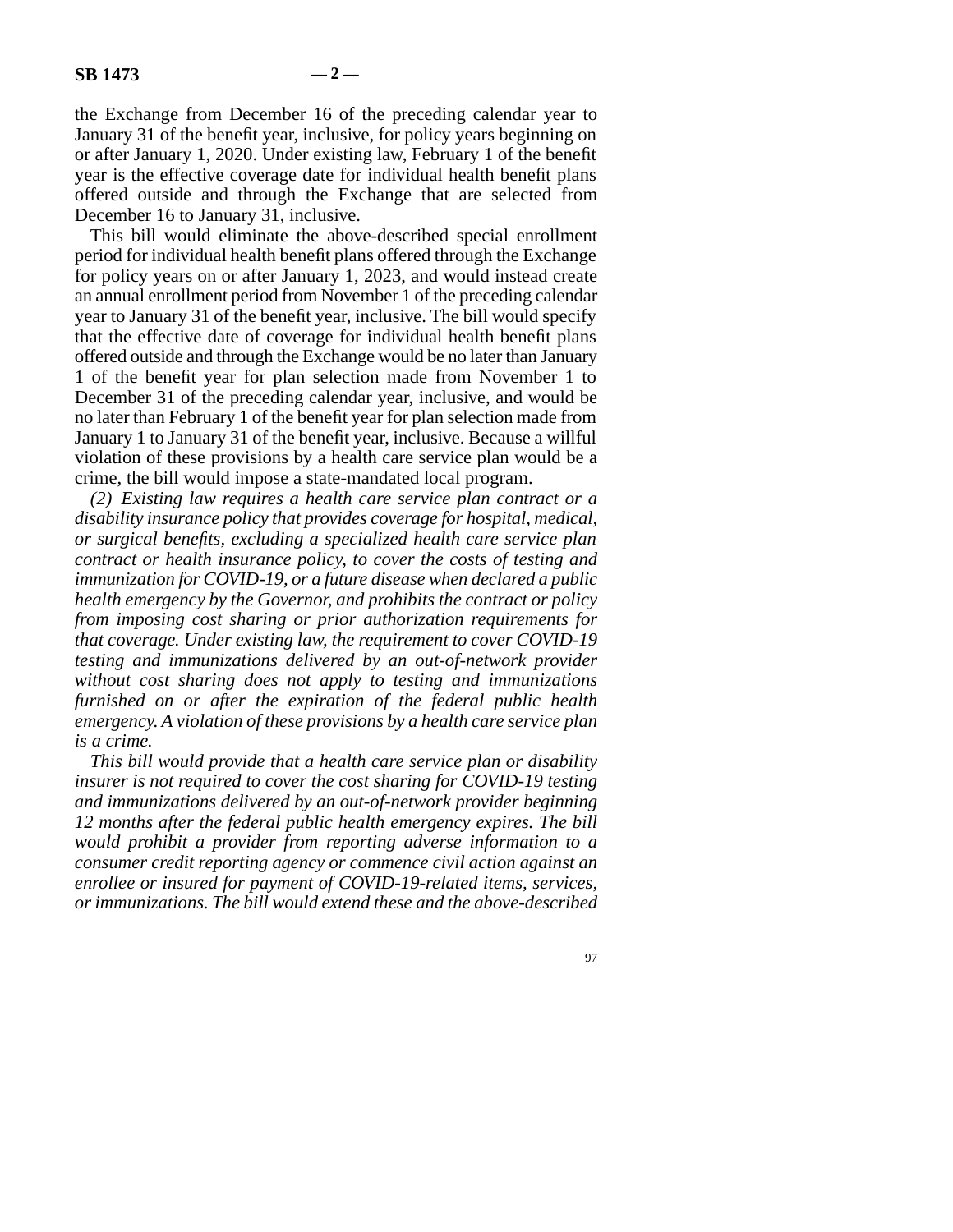*provisions to therapeutics approved or granted emergency use authorization by the federal Food and Drug Administration for COVID-19 when prescribed or furnished by a licensed health care provider acting within their scope of practice and the standard of care. The bill would require a contract or policy to cover therapeutics approved or granted emergency use authorization by the federal Food and Drug Administration for a disease that the Governor has declared a public health emergency. The bill would eliminate a health care service plan's criminal liability for a violation of COVID-19 testing and immunization coverage requirements that occurred before January 1, 2022.* 

**The** 

*(3) The* California Constitution requires the state to reimburse local agencies and school districts for certain costs mandated by the state. Statutory provisions establish procedures for making that reimbursement.

This bill would provide that no reimbursement is required by this act for a specified reason.

Vote: majority. Appropriation: no. Fiscal committee: yes. State-mandated local program: yes.

# *The people of the State of California do enact as follows:*

 line 1 *SECTION 1. Section 1342.2 of the Health and Safety Code is*  2 *amended to read:* 

 line 3 1342.2. (a) Notwithstanding any other law, a health care line 4 service plan contract that covers medical, surgical, and hospital 5 benefits, excluding a specialized health care service plan contract, 6 shall cover the costs for COVID-19 diagnostic and screening line 7 testing and health care services related to diagnostic and screening 8 testing approved or granted emergency use authorization by the 9 federal Food and Drug Administration for COVID-19, regardless 10 of whether the services are provided by an in-network or 11 out-of-network provider. Coverage required by this section shall 12 not be subject to copayment, coinsurance, deductible, or any other 13 form of cost sharing. Services related to COVID-19 diagnostic 14 and screening testing include, but are not limited to, hospital or 15 health care provider office visits for the purposes of receiving 16 testing, products related to testing, the administration of testing, 17 and items and services furnished to an enrollee as part of testing.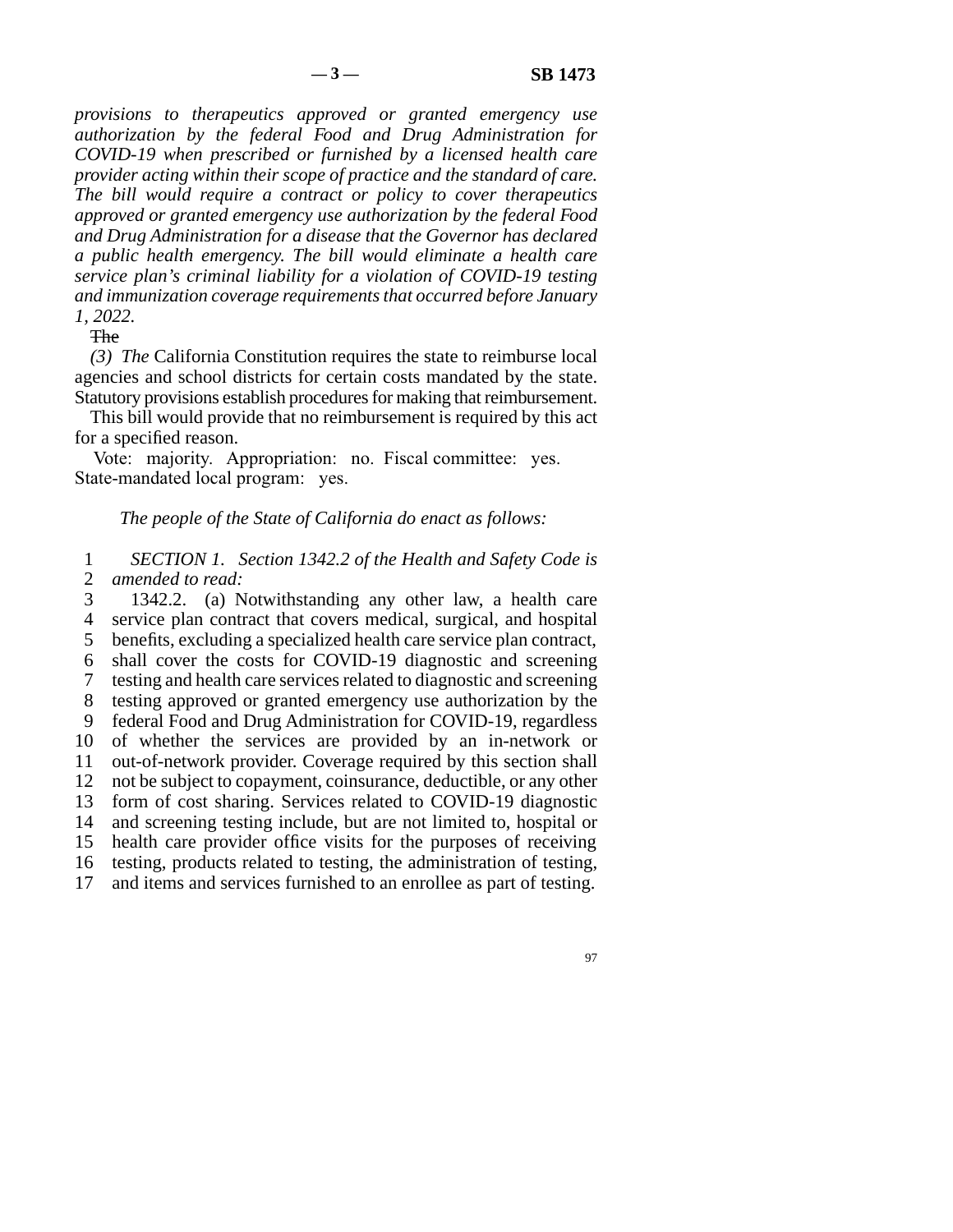line 1 (1) To the extent a health care provider would have been entitled

2 to receive cost sharing but for this section, the health care service<br>3 plan shall reimburse the health care provider the amount of that

plan shall reimburse the health care provider the amount of that 4 lost cost sharing.

5 (2) A health care service plan contract shall not impose prior

 line 6 authorization or any other utilization management requirements 7 on COVID-19 diagnostic and screening testing.

8 (3) With respect to an enrollee, a health care service plan shall 9 reimburse the provider of the testing according to either of the 10 following:

 line 11 (A) If the health plan has a specifically negotiated rate for 12 COVID-19 diagnostic and screening testing with such provider in 13 effect before the public health emergency declared under Section 14 319 of the Public Health Service Act (42 U.S.C. Sec. 247d), such 15 negotiated rate shall apply throughout the period of such

16 declaration.  $17$  (B) If the health plan does not have a specifically negotiated 18 rate for COVID-19 diagnostic and screening testing with such 19 provider, the plan may negotiate a rate with such provider.

20 (4)  $(A)$   $\rightarrow$  For an out-of-network provider with whom a health 21 care service plan does not have a specifically negotiated rate for 22 COVID-19 diagnostic and screening testing and health care 23 services related to testing, a plan shall reimburse the provider for 24 all testing items or services in an amount that is reasonable, as 25 determined in comparison to prevailing market rates for testing determined in comparison to prevailing market rates for testing 26 items or services in the geographic region where the item or service 27 is rendered. An out-of-network provider shall accept this payment 28 as payment in full and *full*, shall not seek additional remuneration line 29 from an enrollee for services related to testing. *testing, and shall*  line 30 *not report adverse information to a consumer credit reporting*  31 *agency or commence civil action against the enrollee.* 

32 (B) The requirement in this subdivision<br>33 (5) Beginning 12 months after the f line 33 *(5) Beginning 12 months after the federal public health*  line 34 *emergency expires, a health care service plan shall no longer be*  line 35 *required* to cover *the cost sharing for* COVID-19 diagnostic and 36 screening testing and health care services related to testing without 37 cost sharing, when delivered by an out-of-network provider, shall 38 not apply with respect to COVID-19 diagnostic and screening 39 testing and services related to testing furnished on, or after, the line 40 expiration of the federal public health emergency. *except as*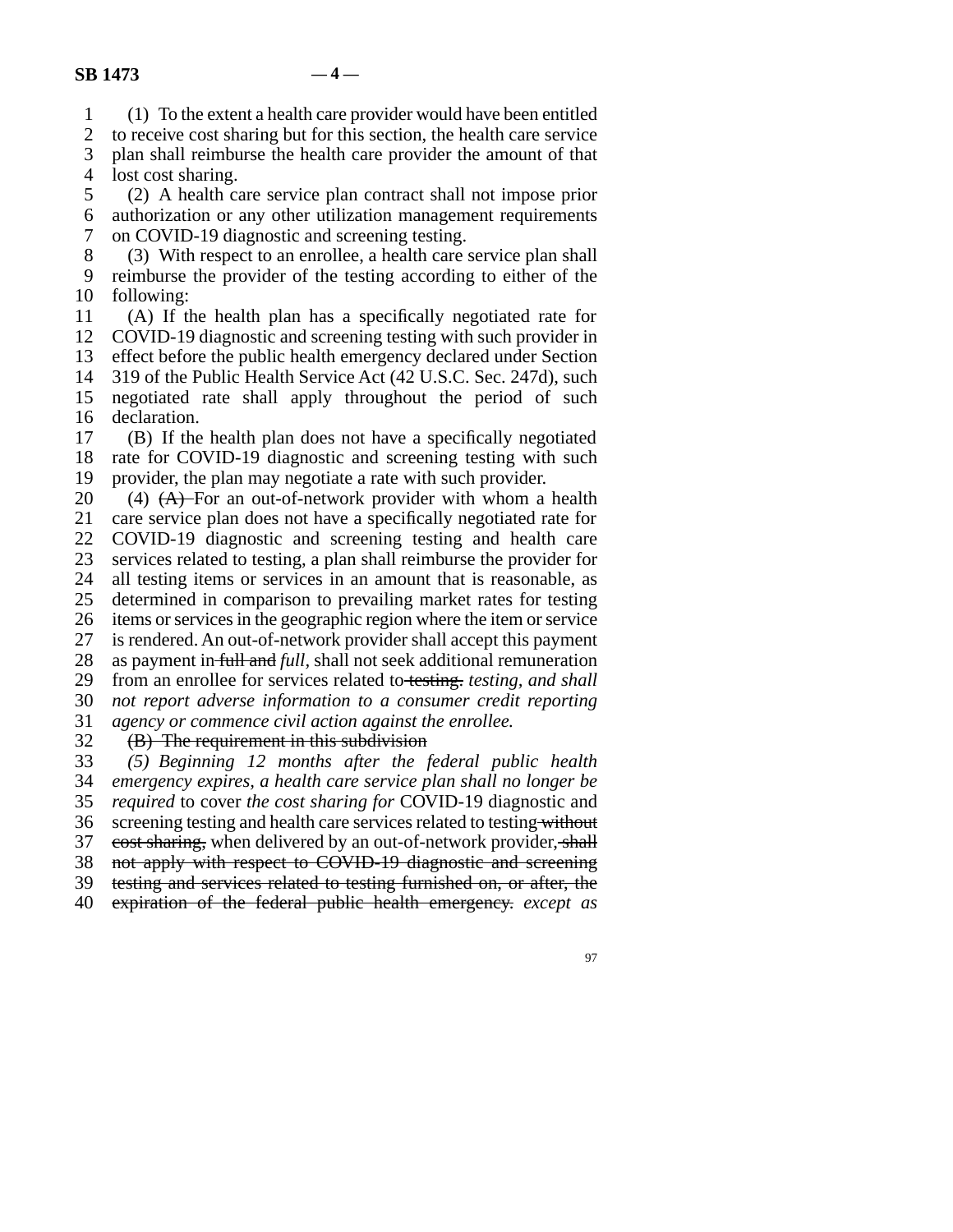1 *otherwise required by law.* All other requirements of this 2 subdivision shall remain in effect after the federal public health 3 emergency expires.

4  $(5)$ 

 line 5 *(6)* Changes to a contract between a health care service plan line 6 and a provider delegating financial risk for diagnostic and screening line 7 testing related to a declared public health emergency shall be 8 considered a material change to the parties' contract. A health care 9 service plan shall not delegate the financial risk to a contracted 10 provider for the cost of enrollee services provided under this section 11 unless the parties have negotiated and agreed upon a new provision 12 of the parties' contract pursuant to Section 1375.7.

13 (b) (1) A health care service plan contract that covers medical, 14 surgical, and hospital benefits shall cover without cost sharing any 15 item, service, or immunization that is intended to prevent or 16 mitigate COVID-19 and that is either of the following with respect 17 to the individual enrollee:

18 (A) An evidence-based item or service that has in effect a rating 19 of "A" or "B" in the current recommendations of the United States 20 Preventive Services Task Force.

21 (B) An immunization that has in effect a recommendation from 22 the Advisory Committee on Immunization Practices of the federal 23 Centers for Disease Control and Prevention, regardless of whether

24 the immunization is recommended for routine use.<br>25 (2) The item, service, or immunization covere  $\lambda$ ) The item, service, or immunization covered pursuant to 26 paragraph  $(1)$  shall be covered no later than 15 business days after 27 the date on which the United States Preventive Services Task Force 28 or the Advisory Committee on Immunization Practices of the 29 federal Centers for Disease Control and Prevention makes a 30 recommendation relating to the item, service, or immunization. A 31 recommendation from the Advisory Committee on Immunization 32 Practices of the federal Centers for Disease Control and Prevention 33 is considered in effect after it has been adopted, or granted 34 emergency use authorization, by the Director of the Centers for 35 Disease Control and Prevention.

 $36$  (3) (A) A health care service plan subject to this subdivision 37 shall not impose any cost-sharing requirements, including a 38 copayment, coinsurance, or deductible, for any item, service, or 39 immunization described in paragraph (1), regardless of whether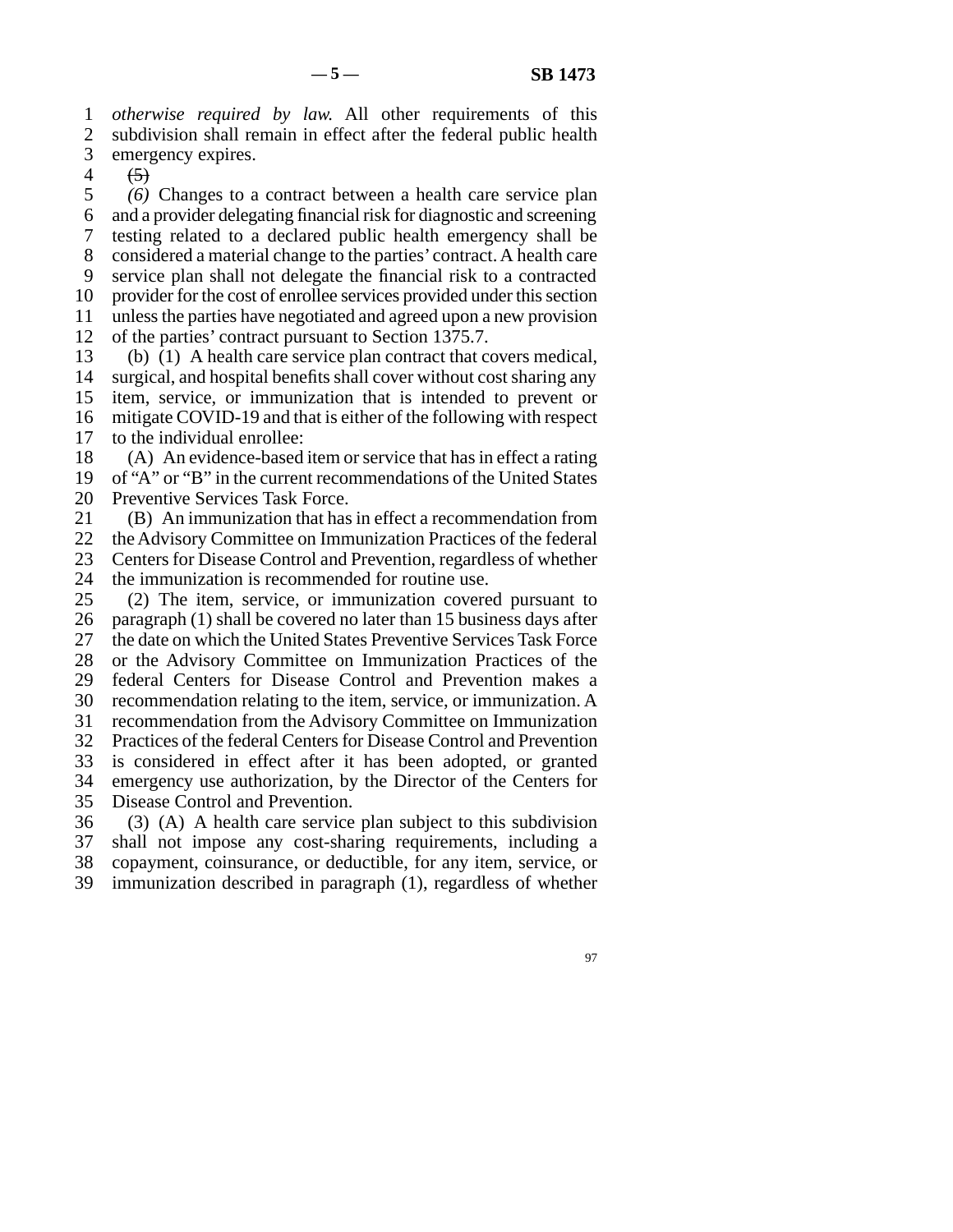| $\mathbf{1}$             | such service is delivered by an in-network or out-of-network                                                                    |
|--------------------------|---------------------------------------------------------------------------------------------------------------------------------|
| $\overline{2}$           | provider.                                                                                                                       |
| 3                        | (B) To the extent a health care provider would have been entitled                                                               |
| $\overline{\mathcal{L}}$ | to receive cost sharing but for this section, the health care service                                                           |
| 5                        | plan shall reimburse the health care provider the amount of that                                                                |
| 6                        | lost cost sharing.                                                                                                              |
| 7                        | (C) With respect to an enrollee, a health care service plan shall                                                               |
| 8                        | reimburse the provider of the immunization according to either of                                                               |
| 9                        | the following:                                                                                                                  |
| 10                       | (i) If the health plan has a negotiated rate with such provider in                                                              |
| 11                       | effect before the public health emergency declared under Section                                                                |
| 12                       | 319 of the Public Health Service Act (42 U.S.C. Sec. 247d), such                                                                |
| 13                       | negotiated rate shall apply throughout the period of such                                                                       |
| 14                       | declaration.                                                                                                                    |
| 15                       | (ii) If the health plan does not have a negotiated rate with such                                                               |
| 16                       | provider, the plan may negotiate a rate with such provider.                                                                     |
| 17                       | (D) A health care service plan shall not impose cost sharing for                                                                |
| 18<br>19                 | any items or services that are necessary for the furnishing of an<br>item, service, or immunization described in paragraph (1), |
| 20                       | including, but not limited to, provider office visits and vaccine                                                               |
| 21                       | administration, regardless of whether the service is delivered by                                                               |
| 22                       | an in-network or out-of-network provider.                                                                                       |
| 23                       | (E) (i) For an out-of-network provider with whom a health care                                                                  |
| 24                       | service plan does not have a negotiated rate for an item, service,                                                              |
| 25                       | or immunization described in paragraph (1), a health care service                                                               |
| 26                       | plan shall reimburse the provider for all related items or services,                                                            |
| 27                       | including any items or services that are necessary for the furnishing                                                           |
| 28                       | of an item, service, or immunization described in paragraph (1),                                                                |
| 29                       | in an amount that is reasonable, as determined in comparison to                                                                 |
| 30                       | prevailing market rates for such items or services in the geographic                                                            |
| 31                       | region in which the item or service is rendered. An out-of-network                                                              |
| 32                       | provider shall accept this payment as payment in full and full, shall                                                           |
| 33                       | not seek additional remuneration from an-insured enrollee, and                                                                  |
| 34                       | shall not report adverse information to a consumer credit reporting                                                             |
| 35                       | agency or commence civil action against the enrollee for items,                                                                 |
| 36                       | services, and immunizations described in subdivision (b), including                                                             |
| 37                       | any items or services that are necessary for the furnishing of an                                                               |
| 38                       | item, service, or immunization described in paragraph (1).                                                                      |
| 39                       | (ii) The requirement in this paragraph                                                                                          |
|                          |                                                                                                                                 |
|                          |                                                                                                                                 |
|                          | 97                                                                                                                              |
|                          |                                                                                                                                 |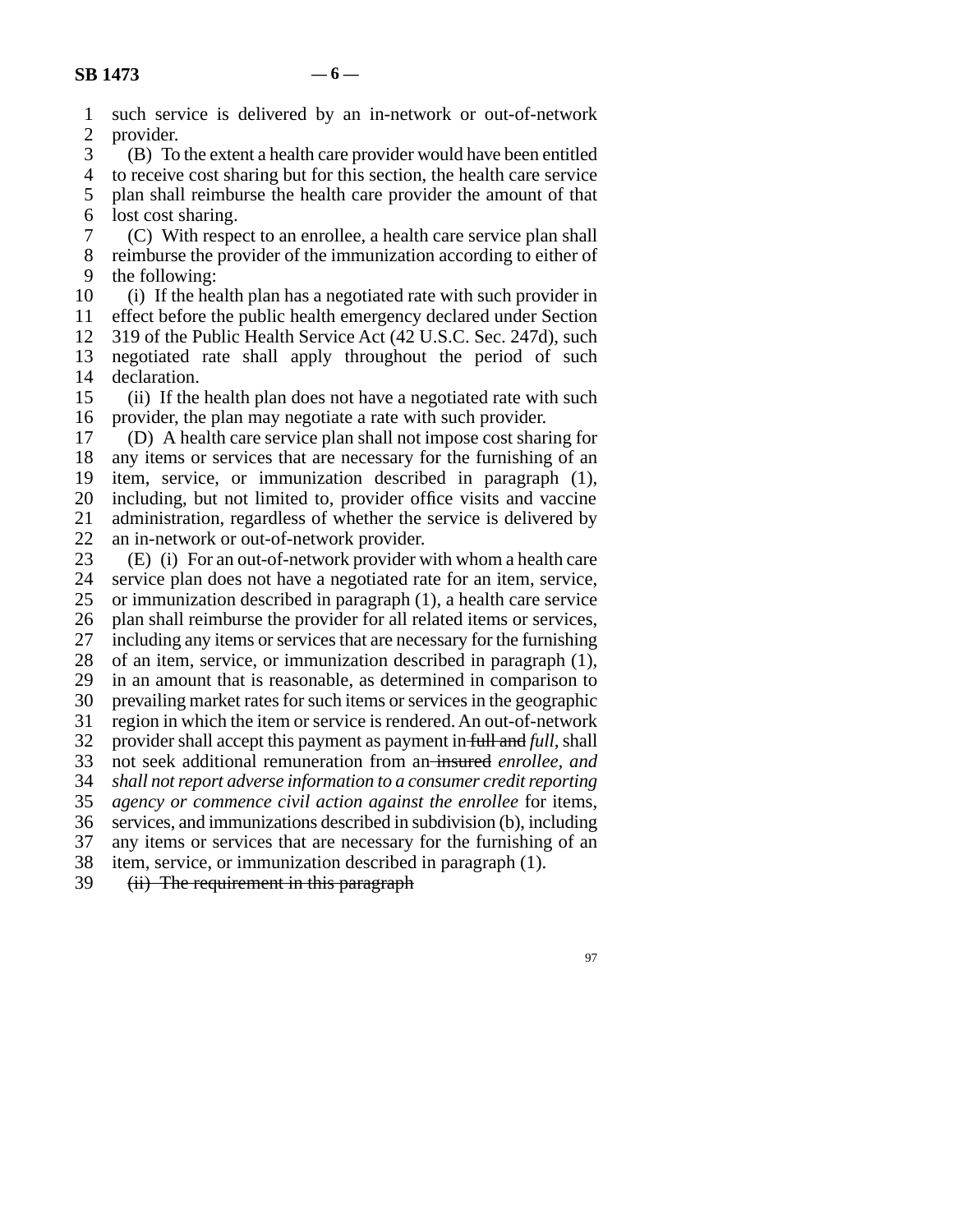line 1 *(ii) Beginning 12 months after the federal public health*  2 emergency expires, a health care service plan shall no longer be line 3 *required* to cover *the cost sharing for* any item, service, or 4 immunization described in paragraph (1) and to cover items or 5 services that are necessary for the furnishing of the items, services, 6 or immunizations described in subparagraph  $(D)$  without cost line 7 sharing *paragraph (1)* when delivered by an out-of-network 8 provider will not apply with respect to an item, service, or 9 immunization furnished on or after the expiration of the federal 10 public health emergency. *provider, except as otherwise required* 11 *by law.* All other requirements of this section shall remain in effect 12 after the federal public health emergency expires.

13 (4) A health care service plan subject to this subdivision shall 14 not impose prior authorization or any other utilization management 15 requirements on any item, service, or immunization described in 16 paragraph (1) or to items or services that are necessary for the 17 furnishing of the items, services, or immunizations described in 18 subparagraph  $(D)$  of paragraph  $(3)$ .

19 (5) Changes to a contract between a health care service plan 20 and a provider delegating financial risk for immunization related 21 to a declared public health emergency, shall be considered a 22 material change to the parties' contract. A health plan shall not 23 delegate the financial risk to a contracted provider for the cost of 24 enrollee services provided under this section unless the parties<br>25 have negotiated and agreed upon a new provision of the parties' have negotiated and agreed upon a new provision of the parties' 26 contract pursuant to Section 1375.7.

27 (c) The director may issue guidance to health care service plans 28 regarding compliance with this section. This guidance shall not 29 be subject to the Administrative Procedure Act (Chapter 3.5) 30 (commencing with Section 11340) of Part 1 of Division 3 of Title 31 2 of the Government Code). The department shall consult with the 32 Department of Insurance in issuing the guidance specified in this subdivision. subdivision.

 line 34 (d) This section *section, excluding subdivision (h),* shall apply 35 retroactively beginning from the Governor's declared State of 36 Emergency related to the SARS-CoV-2 (COVID-19) pandemic line 37 on March 4, 2020. *Notwithstanding Section 1390, this subdivision*  38 *does not create criminal liability for transactions that occurred* 

line 39 *before January 1, 2022.*

40 (e) For purposes of this section: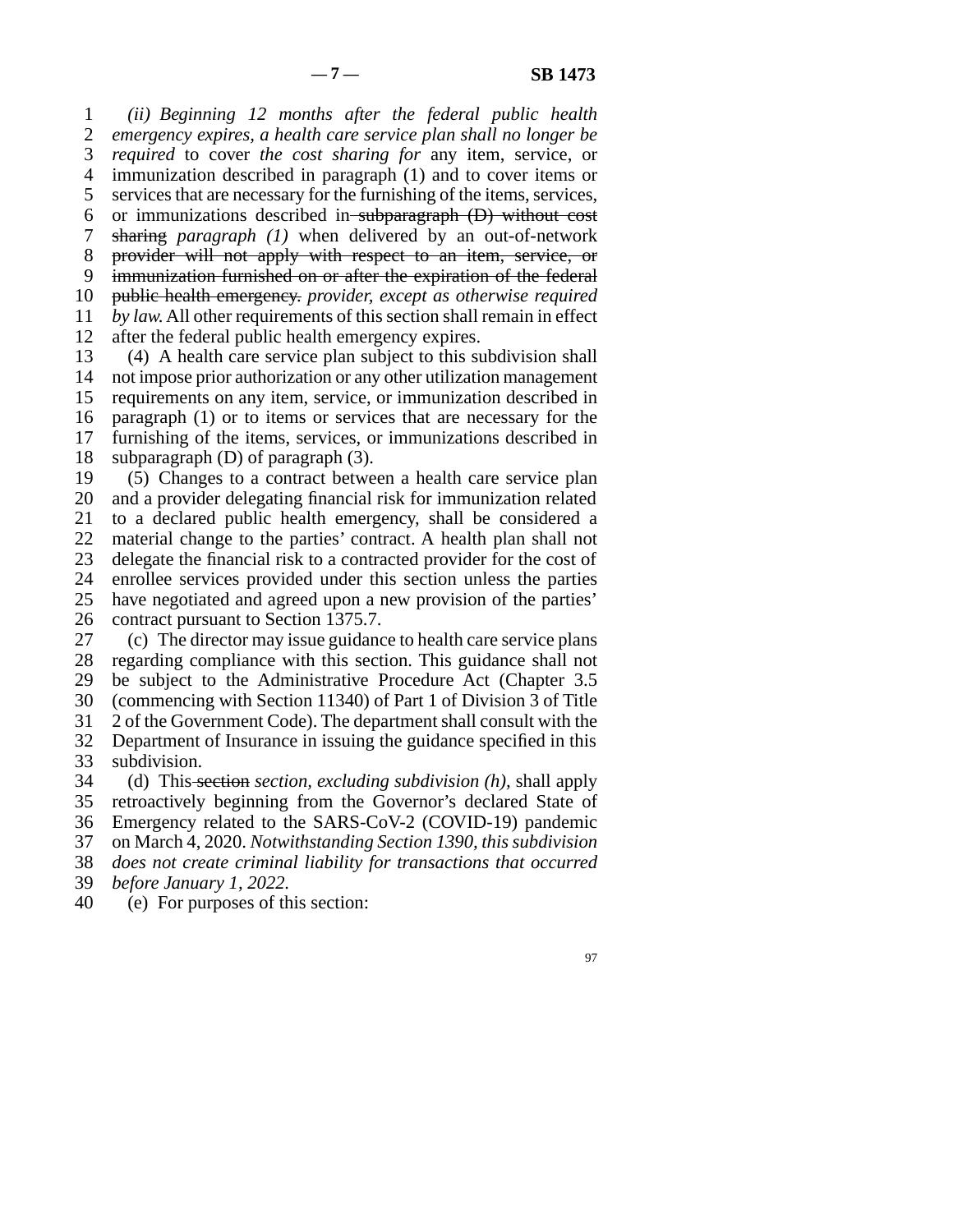- line 1 (1) "Diagnostic testing" means all of the following:
- 2 (A) Testing intended to identify current or past infection and<br>3 performed when a person has signs or symptoms consistent with

performed when a person has signs or symptoms consistent with

4 COVID-19, or when a person is asymptomatic but has recent 5 known or suspected exposure to SARS-CoV-2.

- $\delta$  (B) Testing a person with symptoms consistent with COVID-19.
- line 7 (C) Testing a person as a result of contact tracing efforts.
- 8 (D) Testing a person who indicates that they were exposed to 9 someone with a confirmed or suspected case of COVID-19.
- 10 (E) Testing a person after an individualized clinical assessment
- 11 by a licensed health care provider.
- 12 (2) "Screening testing" means tests that are intended to identify 13 people with COVID-19 who are asymptomatic and do not have 14 known, suspected, or reported exposure to SARS-CoV-2. Screening 15 testing helps to identify unknown cases so that measures can be
- 16 taken to prevent further transmission. Screening testing includes
- 17 all of the following:
- 18 (A) Workers in a workplace setting.
- 19 (B) Students, faculty, and staff in a school setting.
- 20  $(C)$  A person before or after travel.
- 21 (D) At home for someone who does not have symptoms 22 associated with COVID-19 and does not have a known exposure<br>23 to someone with COVID-19. to someone with COVID-19.
- 24 (f) This section does not relieve a health care service plan from<br>25 continuing to cover testing as required by federal law and guidance. continuing to cover testing as required by federal law and guidance.
- 26 (g) The department shall hold health care service plans 27 accountable for timely access to services required under this accountable for timely access to services required under this line 28 *section and coverage requirements established under federal law,*  29 *regulations, or guidelines.*
- line 30 *(h) (1) A health care service plan contract issued, amended,*  line 31 *or renewed on or after the operative date of this subdivision that*  line 32 *covers medical, surgical, and hospital benefits, excluding a*  33 specialized health care service plan contract, shall cover line 34 *therapeutics approved or granted emergency use authorization by*  line 35 *the federal Food and Drug Administration for COVID-19 when*  line 36 *prescribed or furnished by a licensed health care provider acting*  37 *within their scope of practice and the standard of care.*
- line 38 *(2) A health care service plan shall reimburse a provider for*
- line 39 *the therapeutics described in paragraph (1) at the specifically*
- line 40 *negotiated rate for those therapeutics, if the plan and provider* 
	- 97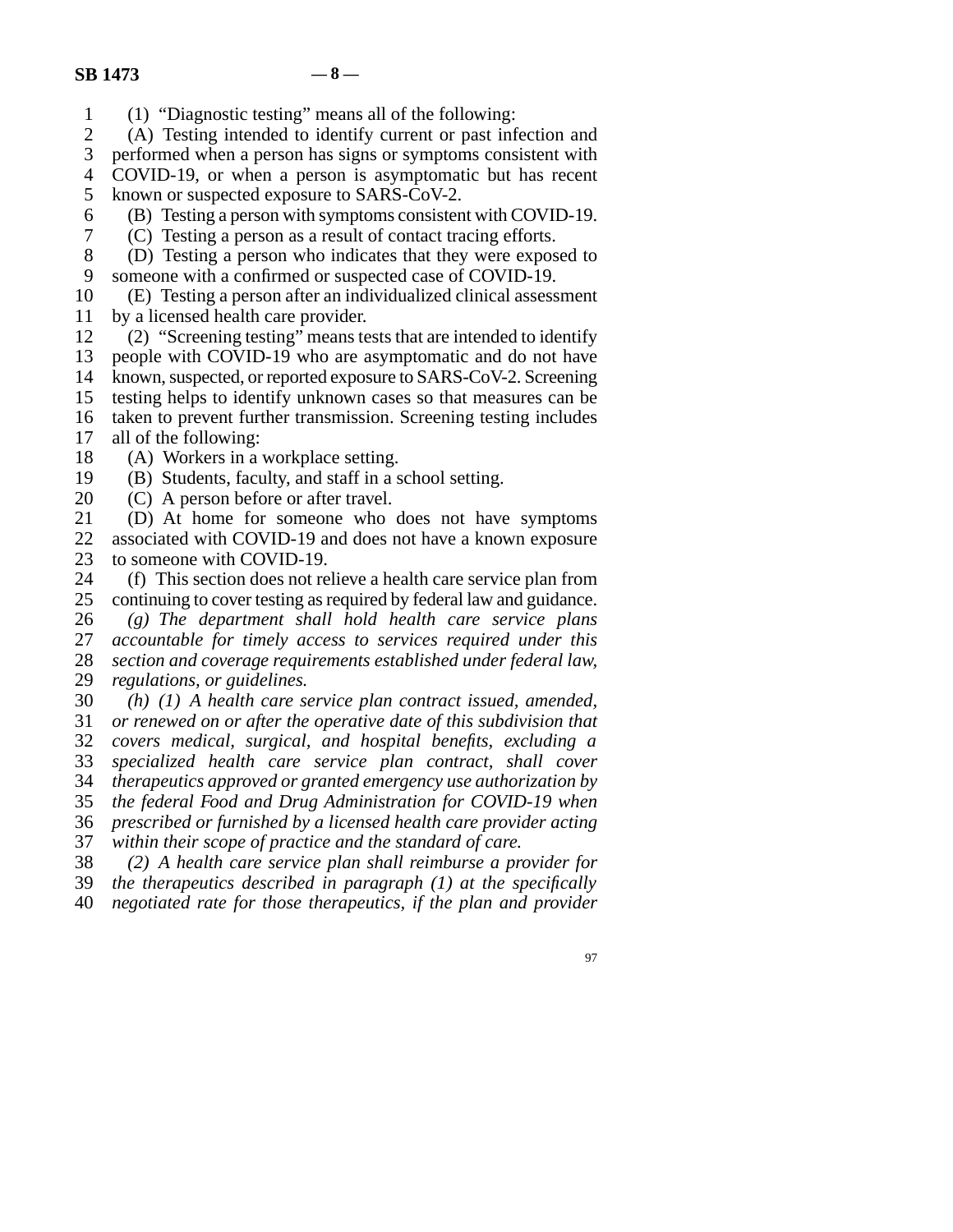1 *have negotiated a rate. If the plan does not have a negotiated rate* 

2 *with a provider, the plan may negotiate a rate with the provider.*<br>3 (3) For an out-of-network provider with whom a health car (3) For an out-of-network provider with whom a health care line 4 *service plan does not have a negotiated rate for the therapeutics*  5 *described in paragraph (1), a health care service plan shall*  line 6 *reimburse the provider for the therapeutics in an amount that is*  line 7 *reasonable, as determined in comparison to prevailing market*  line 8 *rates for the therapeutics in the geographic region in which the*  line 9 *therapeutic was delivered. An out-of-network provider shall accept*  10 *this payment as payment in full, shall not seek additional* 11 *remuneration from an enrollee, and shall not report adverse* 12 *information to a consumer credit reporting agency or commence* 13 *civil action against the enrollee for therapeutics described in this* 14 *subdivision.* 

15 (4) A health care service plan shall cover COVID-19 *therapeutics without cost sharing, regardless of whether the therapeutics are provided by an in-network or out-of-network provider, and without utilization management. If a provider would have been entitled to receive cost sharing but for this section, the health care service plan shall reimburse the provider for the amount of that lost cost sharing. A provider shall accept this payment as payment in full, shall not seek additional remuneration*<br>23 *from an enrollee, and shall not report adverse information to a* from an enrollee, and shall not report adverse information to a *consumer credit reporting agency or commence civil action against* 25 *the enrollee for therapeutics pursuant to this subdivision. the enrollee for therapeutics pursuant to this subdivision.* 

26 (5) Beginning 12 months after the federal public health <br>27 emergency expires, a health care service plan shall no longer be emergency expires, a health care service plan shall no longer be 28 *required to cover the cost sharing for COVID-19 therapeutics* 29 *delivered by an out-of-network provider, unless otherwise required*  line 30 *by law. All other requirements of this subdivision shall remain in*  31 *effect after the federal public health emergency expires.* 

32 *SEC. 2. Section 1342.3 of the Health and Safety Code is amended to read:* 

amended to read: 34 1342.3. (a) A health care service plan contract that covers

35 medical, surgical, and hospital benefits, excluding a specialized 36 health care service plan contract, shall cover, without cost sharing 37 and without prior authorization or other utilization management,

38 the costs of the following health care services to prevent or mitigate

39 a disease when the Governor of the State of California has declared

40 a public health emergency due to that disease: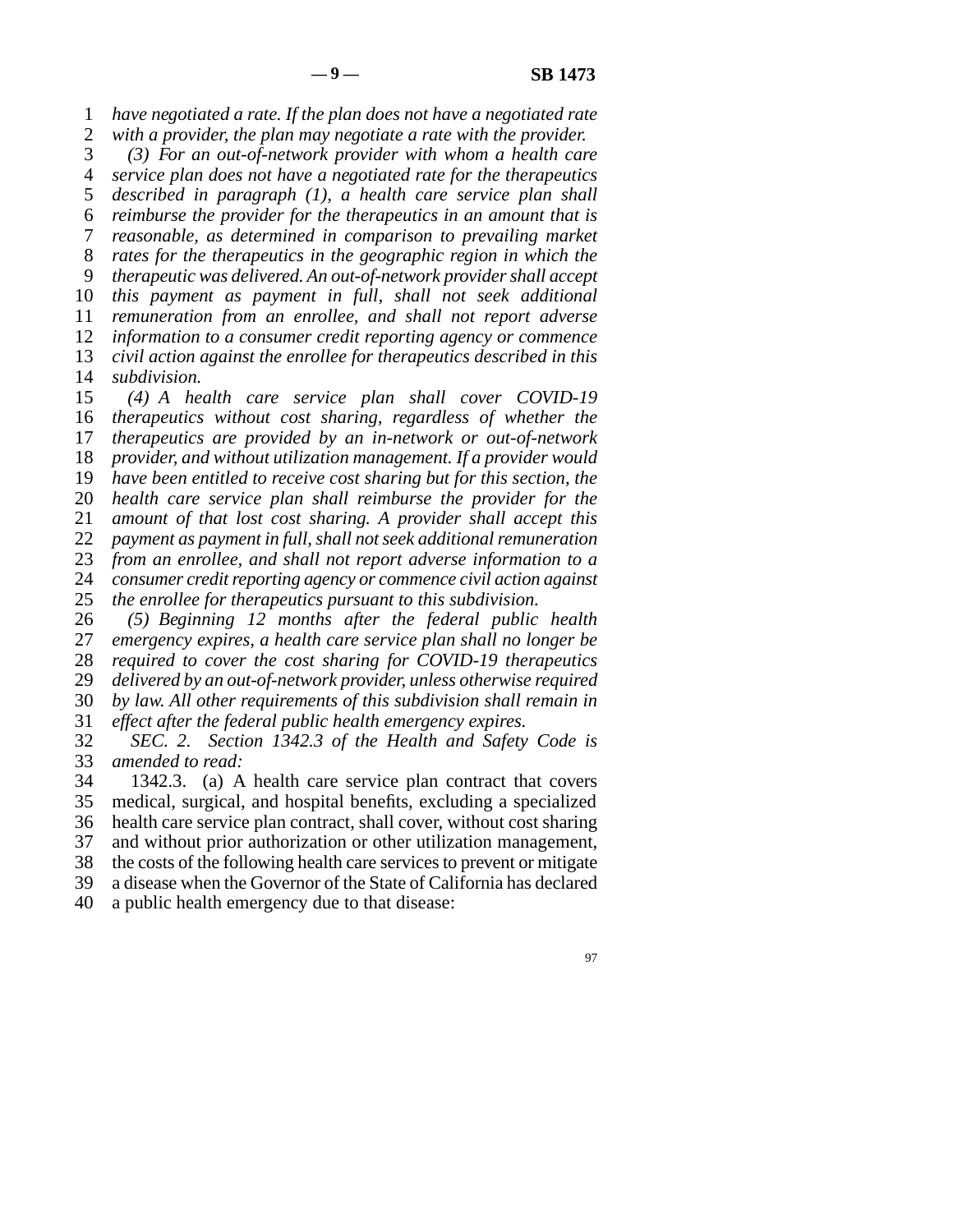1 (1) An evidence-based item, service, or immunization that is 2 intended to prevent or mitigate a disease as recommended by the<br>3 United States Preventive Services Task Force that has in effect a United States Preventive Services Task Force that has in effect a line 4 rating of "A" or "B" or the Advisory Committee on Immunization 5 Practices of the federal Centers for Disease Control and Prevention. line 6 (2) A health care service or product related to diagnostic and line 7 screening testing for the disease that is approved or granted 8 emergency use authorization by the federal Food and Drug 9 Administration, or is recommended by the State Department of 10 Public Health or the federal Centers for Disease Control and 11 Prevention. 12 (3) Therapeutics approved or granted emergency use 13 *authorization by the federal Food and Drug Administration for* 14 *the disease.* 15 (b) The item, service, or immunization covered pursuant to 16 paragraph (1) of subdivision (a) shall be covered no later than  $15$ 17 business days after the date on which the United States Preventive 18 Services Task Force or the Advisory Committee on Immunization 19 Practices of the federal Centers for Disease Control and Prevention 20 makes a recommendation relating to the item, service, or 21 immunization. 22 **SECTION 1.**<br>23 *SEC*, 3. Sec *SEC. 3.* Section 1399.848 of the Health and Safety Code is 24 amended to read:<br>25 1399.848. (a) 1399.848. (a) Notwithstanding paragraph (1) of subdivision 26 (c) of Section 1399.849, with respect to individual health benefit 27 plans offered outside of the Exchange, a plan shall provide an 28 annual enrollment period for policy years beginning on or after 29 January 1, 2020, from November 1 of the preceding calendar year, 30 to January 31 of the benefit year, inclusive. 31 (b) Notwithstanding paragraphs (2) and (3) of subdivision (c) 32 of Section 1399.849, with respect to individual health benefit plans<br>33 offered through the Exchange, for policy years beginning on or offered through the Exchange, for policy years beginning on or 34 after January 1, 2023, a plan shall provide an annual enrollment 35 period from November 1 of the preceding calendar year to January 36 31 of the benefit year, inclusive. 37 (c) Notwithstanding paragraph (3) of subdivision (c) of Section

38 1399.849, with respect to individual health benefit plans offered 39 outside and through the Exchange, the effective date of coverage

40 shall be as follows: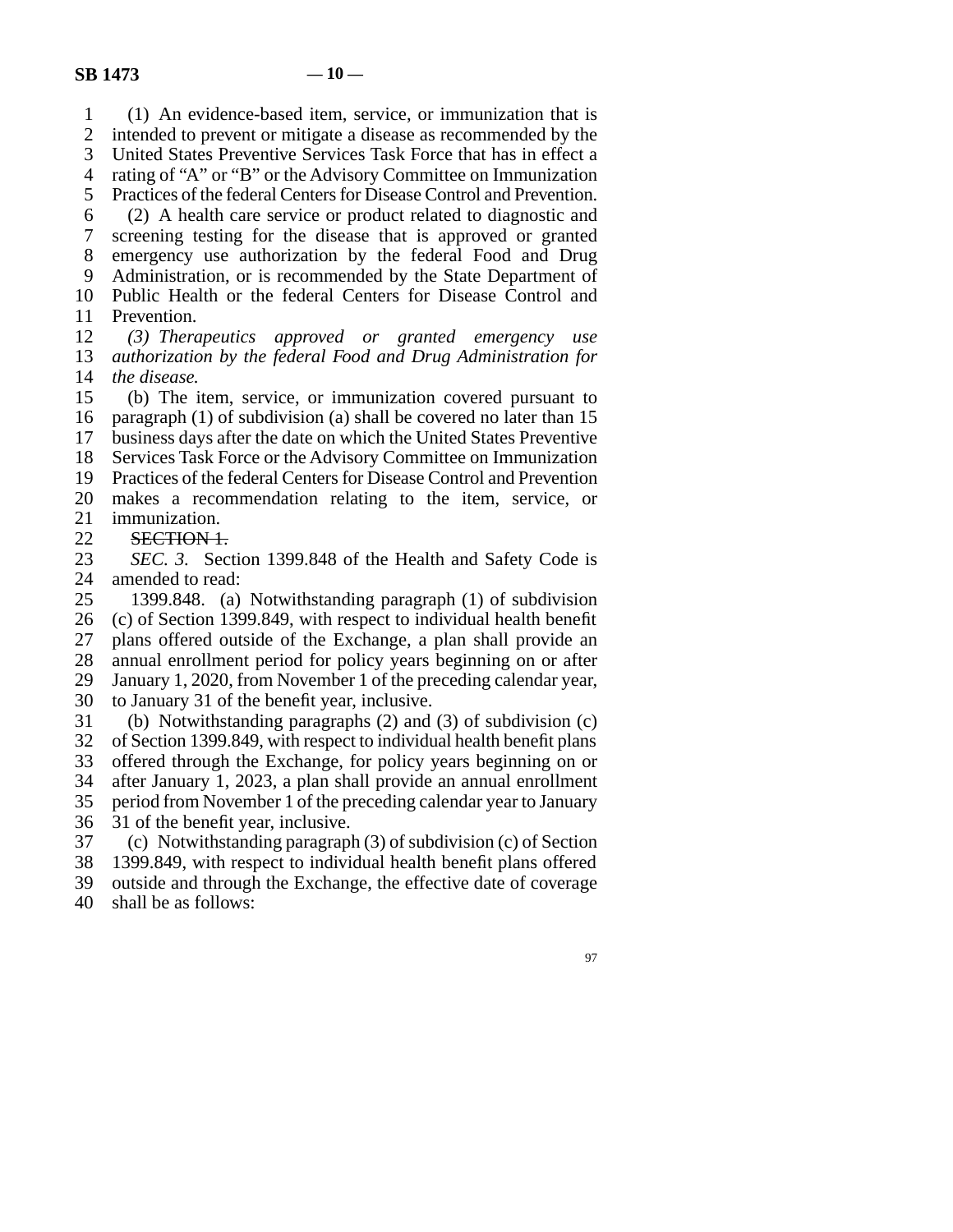line 1 (1) No later than January 1 of the benefit year for plan selection 2 made from November 1 to December 31 of the preceding calendar 3 year, inclusive.

line 4 (2) No later than February 1 of the benefit year for plan selection

5 made from January 1 to January 31 of the benefit year, inclusive. line 6 *SEC. 4. Section 10110.7 of the Insurance Code is amended to*  7 *read:* 

8 10110.7. (a) This section applies to a disability insurance 9 policy that provides coverage for hospital, medical, or surgical 10 benefits, excluding a specialized health insurance policy and a 11 policy that provides excepted benefits as described in Sections line 12 2722 (42 U.S.C. Sec. 300gg-21) and 2791 (42 U.S.C. Sec. 13 300gg-91) of the federal Public Health Service Act, subject to 14 Section 10198.61.

15 (b) Notwithstanding any other law, a disability insurance policy 16 shall cover the costs for COVID-19 diagnostic and screening 17 testing and health care services related to the diagnostic and 18 screening testing approved or granted emergency use authorization 19 by the federal Food and Drug Administration for COVID-19, 20 regardless of whether the services are provided by an in-network 21 or out-of-network provider. Coverage required by this section shall 22 not be subject to copayment, coinsurance, deductible, or any other 23 form of cost sharing. Services related to COVID-19 diagnostic 24 and screening testing include, but are not limited to, hospital or 25 health care provider office visits for the purposes of receiving health care provider office visits for the purposes of receiving 26 testing, products related to testing, the administration of testing, 27 and items and services furnished to an insured as part of testing.  $28$  (1) To the extent a health care provider would have been entitled

29 to receive cost sharing but for this section, the insurer shall 30 reimburse the health care provider the amount of that lost cost 31 sharing.

 line 32 (2) A disability insurance policy shall not impose prior 33 authorization or any other utilization management requirements 34 on COVID-19 diagnostic and screening testing.

35 (3) With respect to an insured, a health insurer shall reimburse 36 the provider of the testing according to either of the following:

37 (A) If the health insurer has a specifically negotiated rate for

38 COVID-19 diagnostic and screening testing with such provider in 39 effect before the public health emergency declared under Section

40 319 of the Public Health Service Act (42 U.S.C. Sec. 247d), such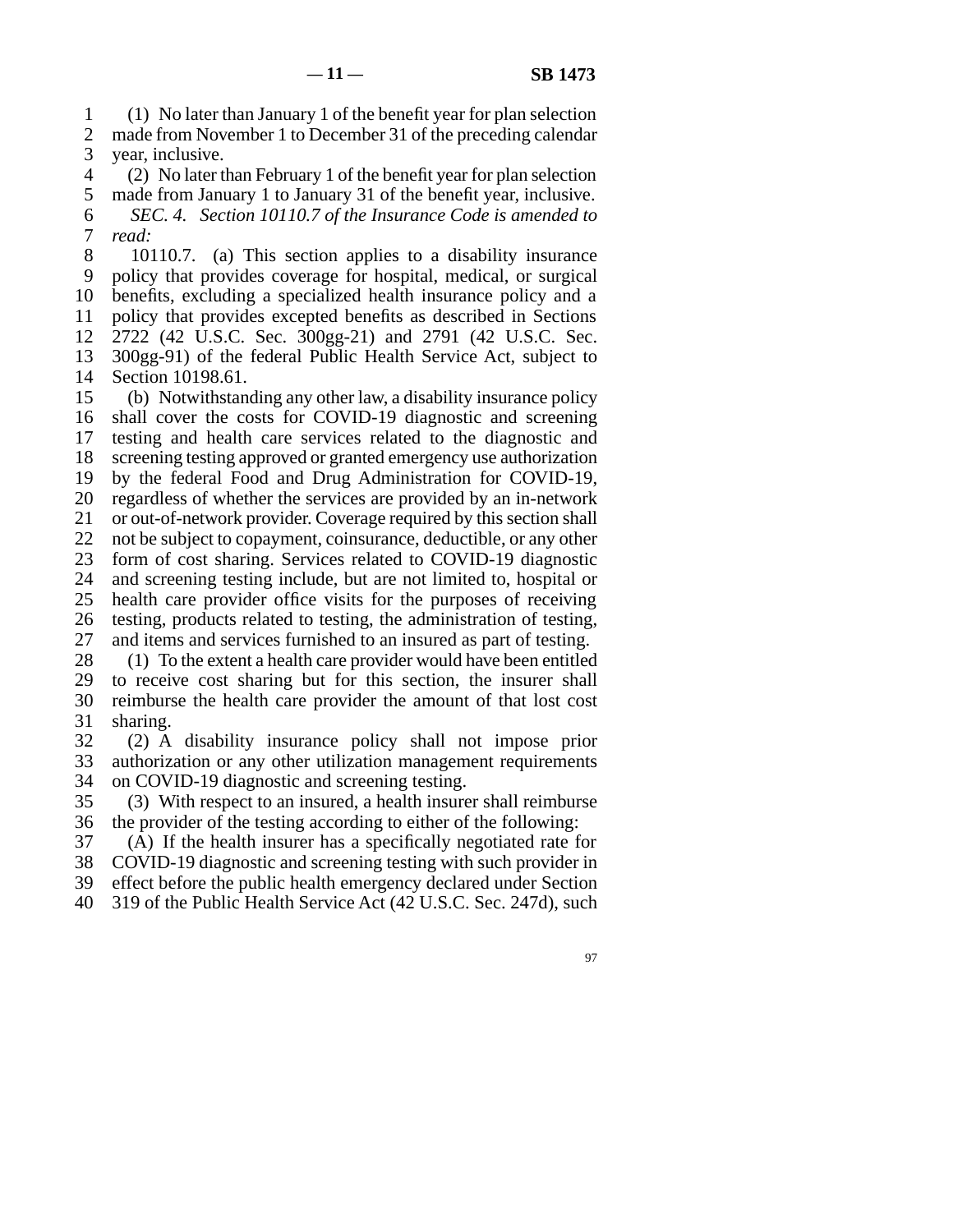line 1 negotiated rate shall apply throughout the period of such 2 declaration.<br>3 (B) If the

(B) If the health insurer does not have a specifically negotiated 4 rate for COVID-19 diagnostic and screening testing with such 5 provider, the insurer may negotiate a rate with such provider.

 $\delta$  (4) (A) For an out-of-network provider with whom an insurer 7 does not have a specifically negotiated rate for COVID-19 8 diagnostic and screening testing and health care services related 9 to testing, an insurer shall reimburse the provider for all testing 10 items or services in an amount that is reasonable, as determined 11 in comparison to prevailing market rates for testing items or 12 services in the geographic region where the item or service is 13 rendered. An out-of-network provider shall accept this payment 14 as payment in full and *full*, shall not seek additional remuneration 15 from an insured for services related to testing. *testing*, and shall 16 *not report adverse information to a consumer credit reporting* 

17 *agency or commence civil action against the insured.* 

 $18$  (B) The requirement in this subdivision

19 (5) Beginning 12 months after the federal public health 20 *emergency expires, an insurer shall no longer be required* to cover line 21 *the cost sharing for* COVID-19 diagnostic and screening testing 22 and health care services related to testing without cost sharing<br>23 when delivered by an out-of-network provider will not apply with when delivered by an out-of-network provider will not apply with 24 respect to COVID-19 diagnostic and screening testing and health<br>25 eare services related to testing furnished on or after the expiration eare services related to testing furnished on or after the expiration 26 of the federal public health emergency. provider, except as 27 *otherwise required by law.* All other requirements of this 28 subdivision shall remain in effect after the federal public health 29 emergency expires.

30 (c) (1) A disability insurance policy shall cover without cost 31 sharing any item, service, or immunization that is intended to 32 prevent or mitigate COVID-19 and that is either of the following<br>33 with respect to the individual insured:

with respect to the individual insured:

34 (A) An evidence-based item or service that has in effect a rating

35 of "A" or "B" in the current recommendations of the United States

36 Preventive Services Task Force.

line 37 (B) An immunization that has in effect a recommendation from

38 the Advisory Committee on Immunization Practices of the federal

39 Centers for Disease Control and Prevention regardless of whether

40 the immunization is recommended for routine use.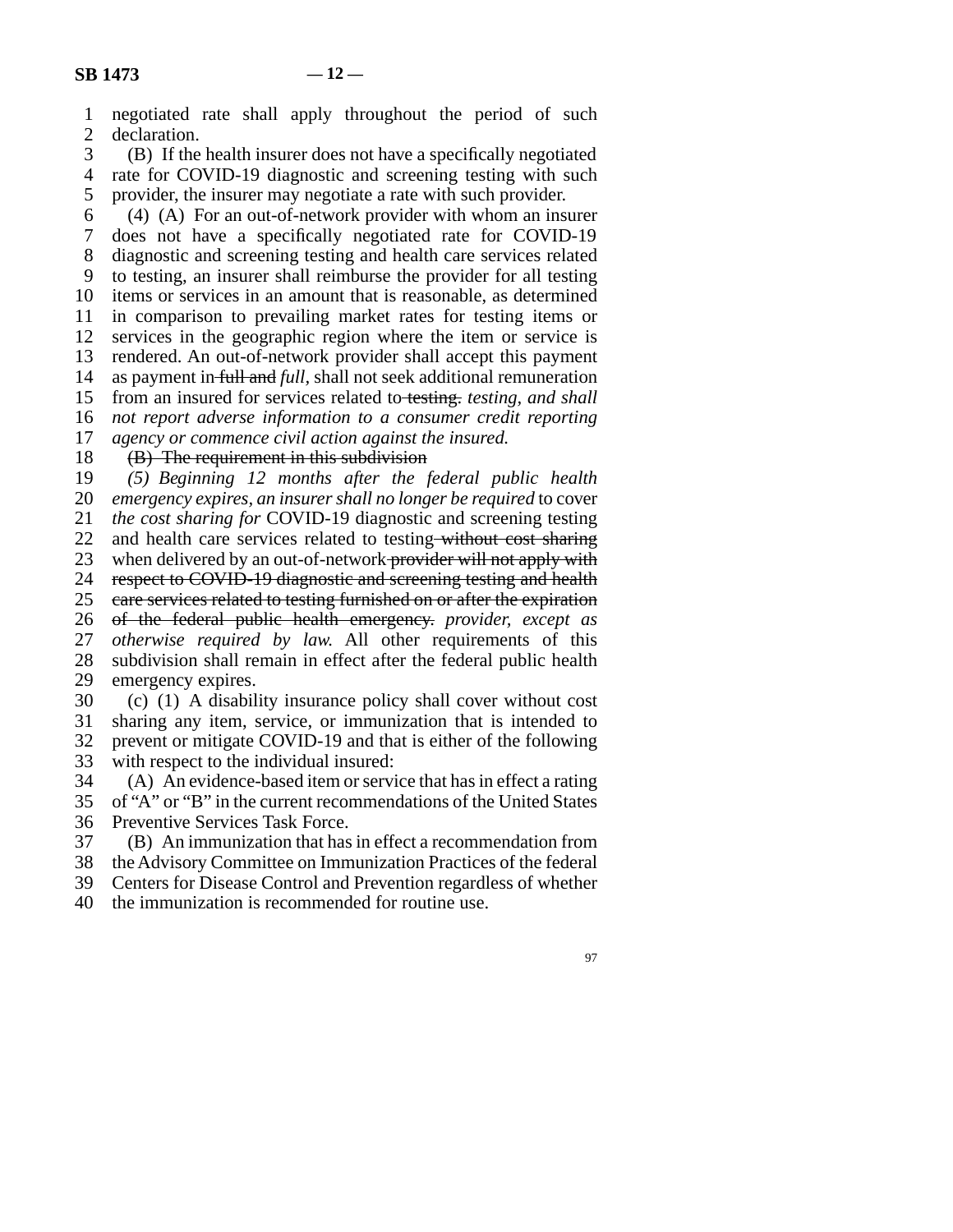line 1 (2) To the extent a health care provider would have been entitled 2 to receive cost sharing but for this section, the insurer shall 3 reimburse the health care provider the amount of that lost cost 4 sharing.

5 (3) The item, service, or immunization covered pursuant to 6 paragraph  $(1)$  shall be covered no later than 15 business days after 7 the date on which the United States Preventive Services Task Force 8 or the Advisory Committee on Immunization Practices of the 9 federal Centers for Disease Control and Prevention makes a 10 recommendation relating to the item, service, or immunization. A 11 recommendation from the Advisory Committee on Immunization 12 Practices of the federal Centers for Disease Control and Prevention 13 is considered in effect after it has been adopted, or granted 14 emergency use authorization, by the Director of the Centers for 15 Disease Control and Prevention.

16  $(4)$  (A) A disability insurance policy subject to this subdivision 17 shall not impose any cost-sharing requirements, including a 18 copayment, coinsurance, or deductible, for any item, service, or 19 immunization described in paragraph  $(1)$ , regardless of whether 20 such service is delivered by an in-network or out-of-network 21 provider.

22 (B) A disability insurance policy shall not impose cost sharing<br>23 for any items or services that are necessary for the furnishing of for any items or services that are necessary for the furnishing of 24 an item, service, or immunization described in paragraph (1), 25 including, but not limited to, provider office visits and vaccine including, but not limited to, provider office visits and vaccine 26 administration, regardless of whether the service is delivered by 27 an in-network or out-of-network provider.

 $28$  (C) With respect to an insured, a health insurer shall reimburse 29 the provider of the immunization according to either of the 30 following:

31 (i) If the health insurer has a negotiated rate with such provider 32 in effect before the public health emergency declared under Section 33 319 of the Public Health Service Act (42 U.S.C. Sec. 247d), such 34 negotiated rate shall apply throughout the period of such 35 declaration.

36 (ii) If the health insurer does not have a negotiated rate with 37 such provider, the insurer may negotiate a rate with such provider. 38 (D) For an out-of-network provider with whom a disability 39 insurer does not have a negotiated rate for an item, service, or

 $40$  immunization described in paragraph  $(1)$ , an insurer shall reimburse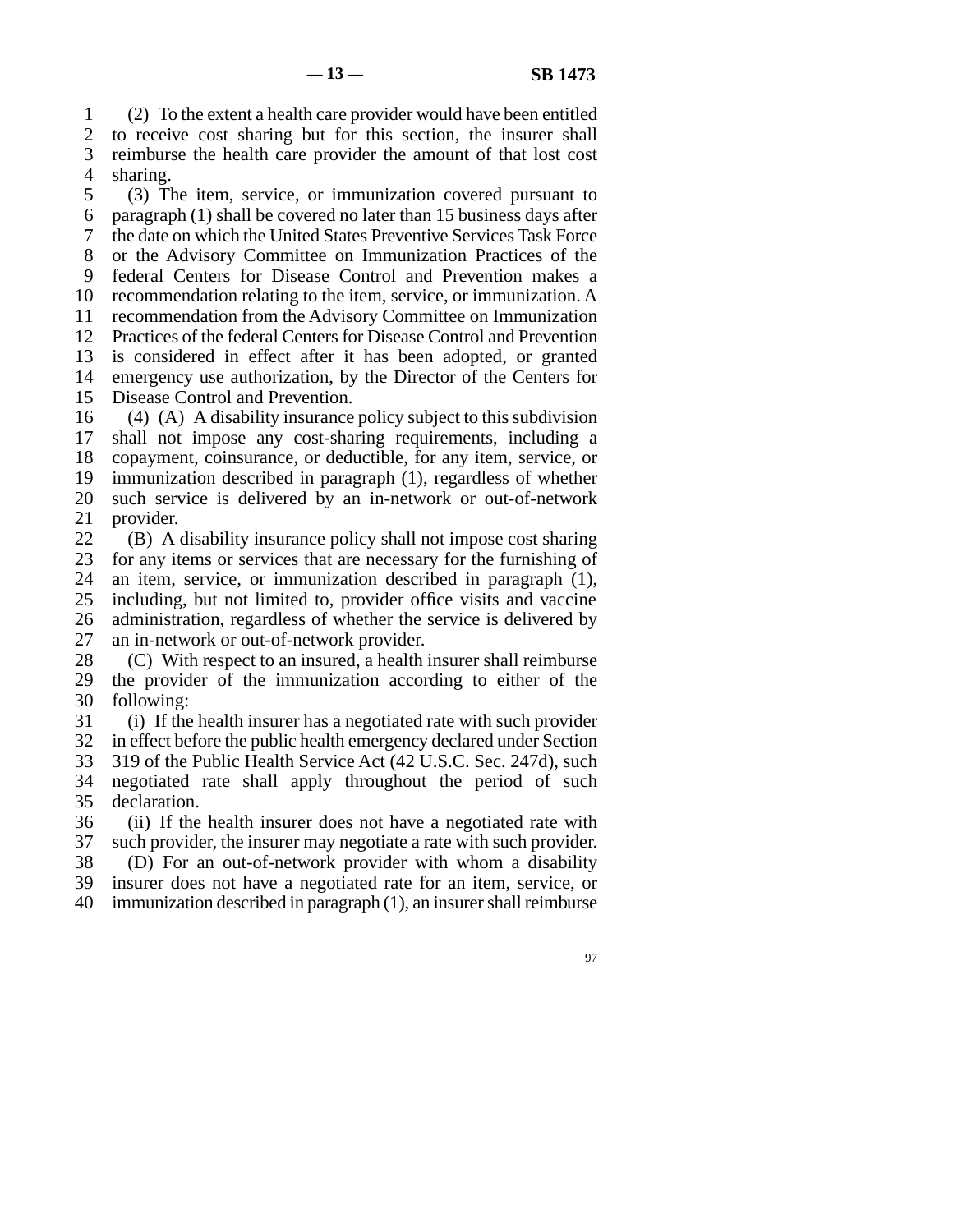line 1 the provider for all such items or services, including any items or 2 services that are necessary for the furnishing of an item, service,<br>3 or immunization described in paragraph (1), in an amount that is or immunization described in paragraph  $(1)$ , in an amount that is line 4 reasonable, as determined in comparison to prevailing market rates 5 for such items or services in the geographic region in which the 6 item or service is rendered. An out-of-network provider shall accept 7 this payment as payment in full and *full*, shall not seek additional line 8 remuneration from an insured *insured, and shall not report adverse*  9 *information to a consumer credit reporting agency or commence* 10 *civil action against the insured* for items, services, and 11 immunizations described in paragraph (1), including any items or 12 services that are necessary for the furnishing of an item, service, 13 or immunization described in paragraph  $(1)$ . line 14 (E) The requirement in this subdivision *Beginning 12 months*  15 *after the federal public health emergency expires, an insurer shall* 16 *no longer be required* to cover *the cost sharing for* any item, 17 service, or immunization described in paragraph (1) and to cover 18 any items or services that are necessary for the furnishing of the any items or services that are necessary for the furnishing of the

19 items, services, or immunizations described in subparagraph (B), 20 without cost sharing *paragraph* (1) when delivered by an

21 out-of-network provider will not apply with respect to an item,

22 service, or immunization furnished on or after the expiration of <br>23 the federal public health emergency *provider, except as otherwise* line 23 the federal public health emergency. *provider, except as otherwise* 

24 *required by law.* All other requirements of this section shall remain 25 in effect after the federal public health emergency expires. in effect after the federal public health emergency expires.

26 (5) A disability insurer subject to this subdivision shall not 27 impose prior authorization or any other utilization management impose prior authorization or any other utilization management 28 requirements on any item, service, or immunization described in 29 paragraph  $(1)$  or to items or services that are necessary for the 30 furnishing of the items, services, or immunizations described in 31 subparagraph  $(B)$  of paragraph  $(4)$ .

32 (d) The commissioner may issue guidance to insurers regarding 33 compliance with this section. This guidance shall not be subject 34 to the Administrative Procedure Act (Chapter 3.5 (commencing 35 with Section 11340) of Part 1 of Division 3 of Title 2 of the 36 Government Code). The department shall consult with the 37 Department of Managed Health Care in issuing the guidance 38 specified in this subdivision.<br>39 (e) This-section section, e.

 line 39 (e) This section *section, excluding subdivision (i),* shall apply 40 retroactively beginning from the Governor's declared State of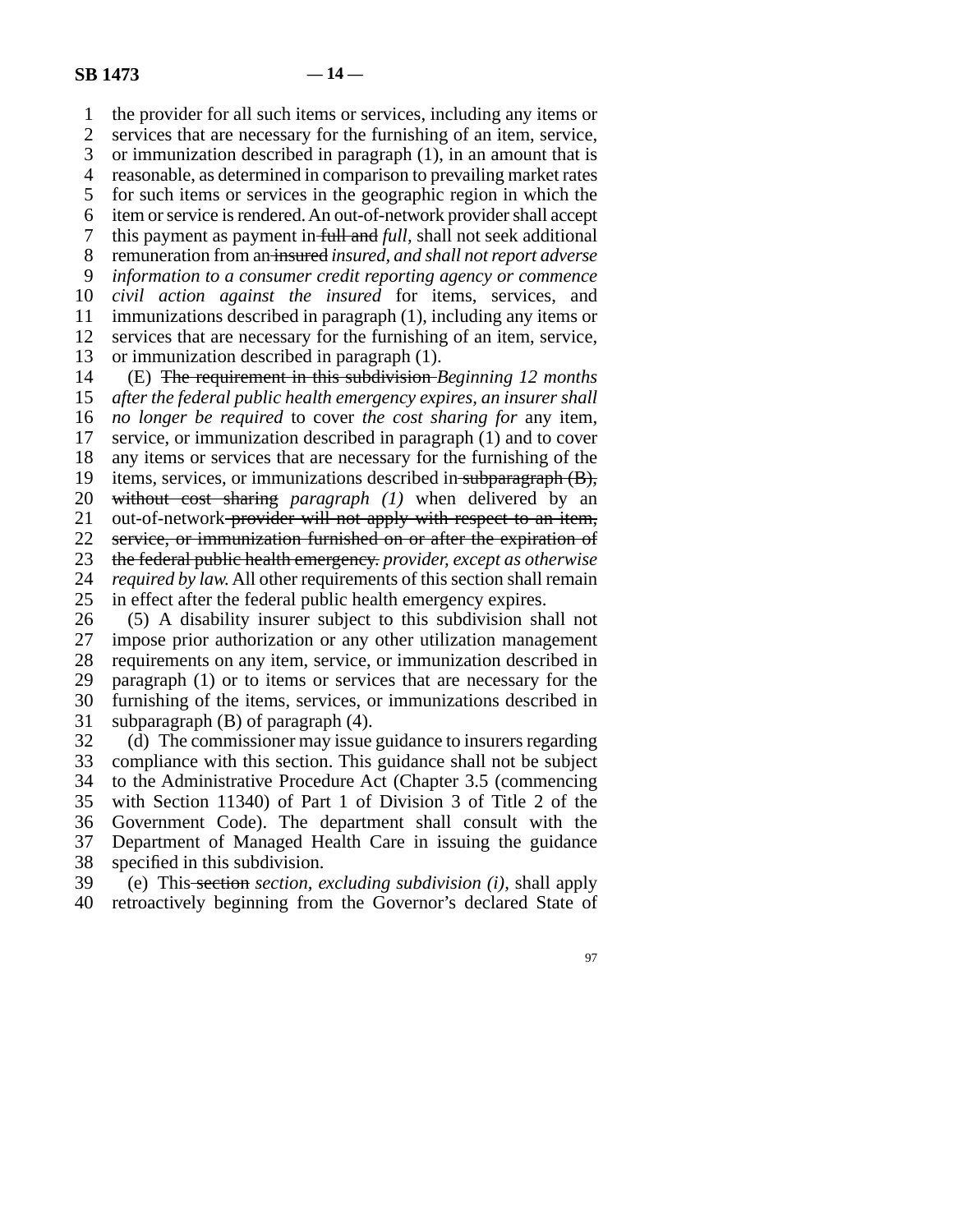- 1 Emergency related to the SARS-CoV-2 (COVID-19) pandemic
- 2 on March 4, 2020.
- 3 (f) For purposes of this section:
- 4 (1) "Diagnostic testing" means all of the following:
- 5 (A) Testing intended to identify current or past infection and
- 6 performed when a person has signs or symptoms consistent with
- 7 COVID-19, or when a person is asymptomatic but has recent 8 known or suspected exposure to SARS-CoV-2.
- 9 (B) Testing a person with symptoms consistent with COVID-19.
- 10 (C) Testing a person as a result of contact tracing efforts.
- line 11 (D) Testing a person who indicates that they were exposed to 12 someone with a confirmed or suspected case of COVID-19.
- 13 (E) Testing a person after an individualized clinical assessment 14 by a licensed health care provider.
- 15 (2) "Screening testing" means tests that are intended to identify 16 people with COVID-19 who are asymptomatic and do not have
- 17 known, suspected, or reported exposure to SARS-CoV-2. Screening
- 18 testing helps to identify unknown cases so that measures can be
- 19 taken to prevent further transmission. Screening testing includes 20 all of the following:
- 21 (A) Workers in a workplace setting.
- 22 (B) Students, faculty, and staff in a school setting.<br>23 (C) A person before or after travel.
- $(C)$  A person before or after travel.
- 24 (D) At home for someone who does not have symptoms 25 associated with COVID-19 and does not have a known exposure associated with COVID-19 and does not have a known exposure 26 to someone with COVID-19.
- 27 (g) This section does not relieve an insurer from continuing to 28 cover testing as required by federal law and guidance. cover testing as required by federal law and guidance.
- 29 (h) The department shall hold insurers accountable for timely
- line 30 *access to services required under this section and coverage*  line 31 *requirements established under federal law, regulations, or*
- 32 *guidelines.*
- line 33 *(i) (1) A disability insurance policy issued, amended, or*  line 34 *renewed on or after the operative date of this subdivision that*
- line 35 *covers medical, surgical, and hospital benefits, excluding a*
- line 36 *specialized disability insurance policy, shall cover therapeutics*
- line 37 *approved or granted emergency use authorization by the federal*
- line 38 *Food and Drug Administration for COVID-19 when prescribed*
- line 39 *or furnished by a licensed health care provider acting within their*
- line 40 *scope of practice and the standard of care.*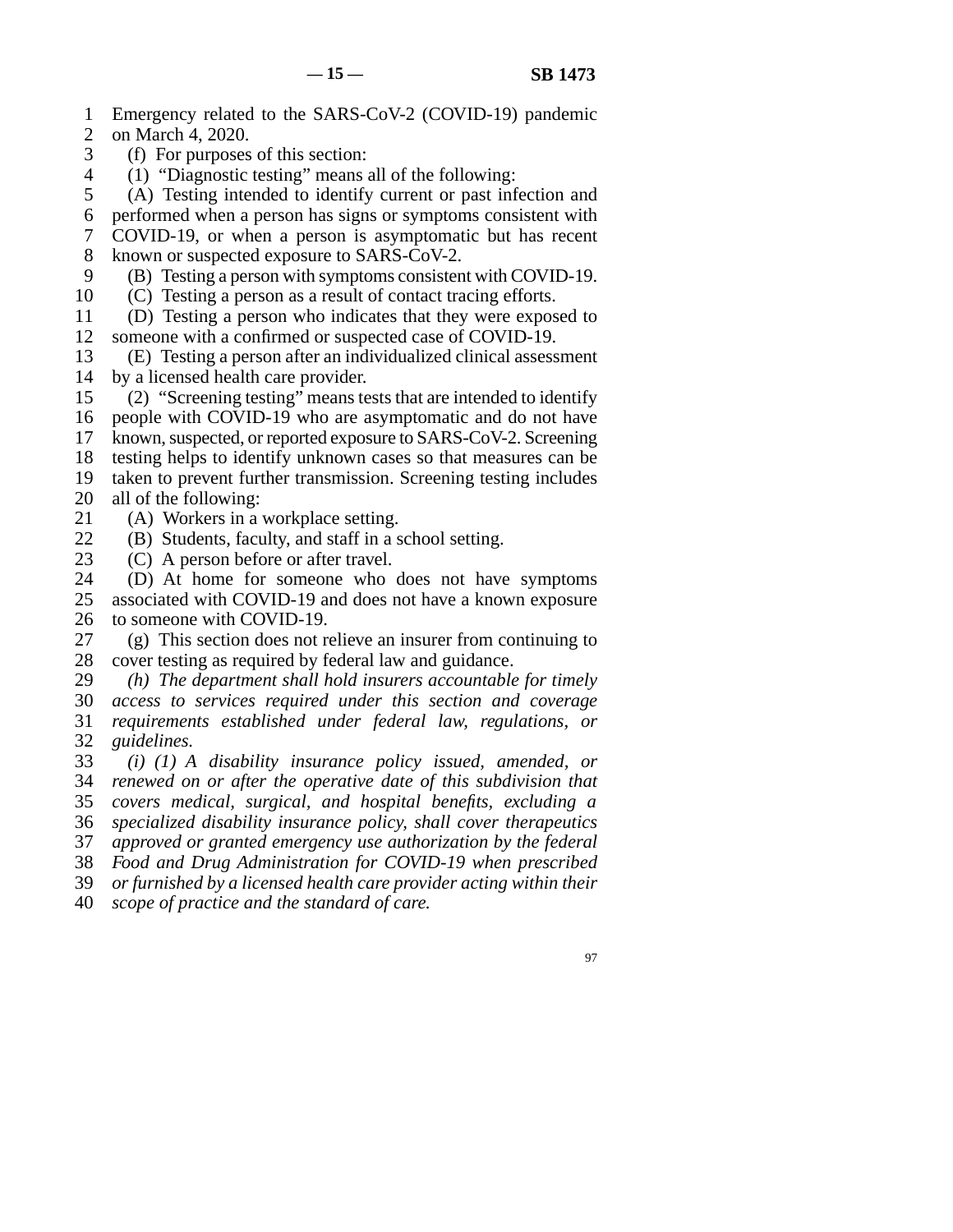line 1 *(2) A disability insurer shall reimburse a provider for the*  2 *therapeutics described in paragraph (1) at the specifically 3 negotiated rate for those therapeutics, if the insurer and provider negotiated rate for those therapeutics, if the insurer and provider*  line 4 *have negotiated a rate. If the insurer does not have a negotiated*  5 *rate with a provider, the insurer may negotiate a rate with the* line 6 *provider.* 

 line 7 *(3) For an out-of-network provider with whom a disability*  line 8 *insurer does not have a negotiated rate for the therapeutics*  line 9 *described in paragraph (1), a disability insurer shall reimburse the provider for the therapeutics in an amount that is reasonable, as determined in comparison to prevailing market rates for the therapeutics in the geographic region in which the therapeutic was delivered. An out-of-network provider shall accept this payment as payment in full, shall not seek additional remuneration from an insured, and shall not report adverse information to a consumer credit reporting agency or commence civil action against the insured for therapeutics described in this subdivision.* 

18 (4) A disability insurer shall cover COVID-19 therapeutics 19 *without cost sharing, regardless of whether the therapeutics are* 20 *provided by an in-network or out-of-network provider, and without* 21 *utilization management. If a provider would have been entitled to* 22 *receive cost sharing but for this section, the disability insurer shall*<br>23 *reimburse the provider for the amount of that lost cost sharing. A* reimburse the provider for the amount of that lost cost sharing. A 24 *provider shall accept this payment as payment in full, shall not*  $25$  *seek additional remuneration from an insured, and shall not report*  line 25 *seek additional remuneration from an insured, and shall not report*  line 26 *adverse information to a consumer credit reporting agency or*  27 *commence civil action against the insured for therapeutics pursuant* 

28 *to this subdivision.* 

 line 29 *(5) Beginning 12 months after the federal public health*  line 30 *emergency expires, a disability insurer shall no longer be required* 

31 *to cover the cost sharing for COVID-19 therapeutics delivered by* 

32 *an out-of-network provider, unless otherwise required by law. All* 33 *other requirements of this subdivision shall remain in effect after* 

other requirements of this subdivision shall remain in effect after

- 34 *the federal public health emergency expires.*
- line 35 *SEC. 5. Section 10110.75 of the Insurance Code is amended*  36 *to read:*
- 37 10110.75. (a) This section applies to a disability insurance
- 38 policy that provides coverage for hospital, medical, or surgical 39 benefits, excluding a specialized health insurance policy.
-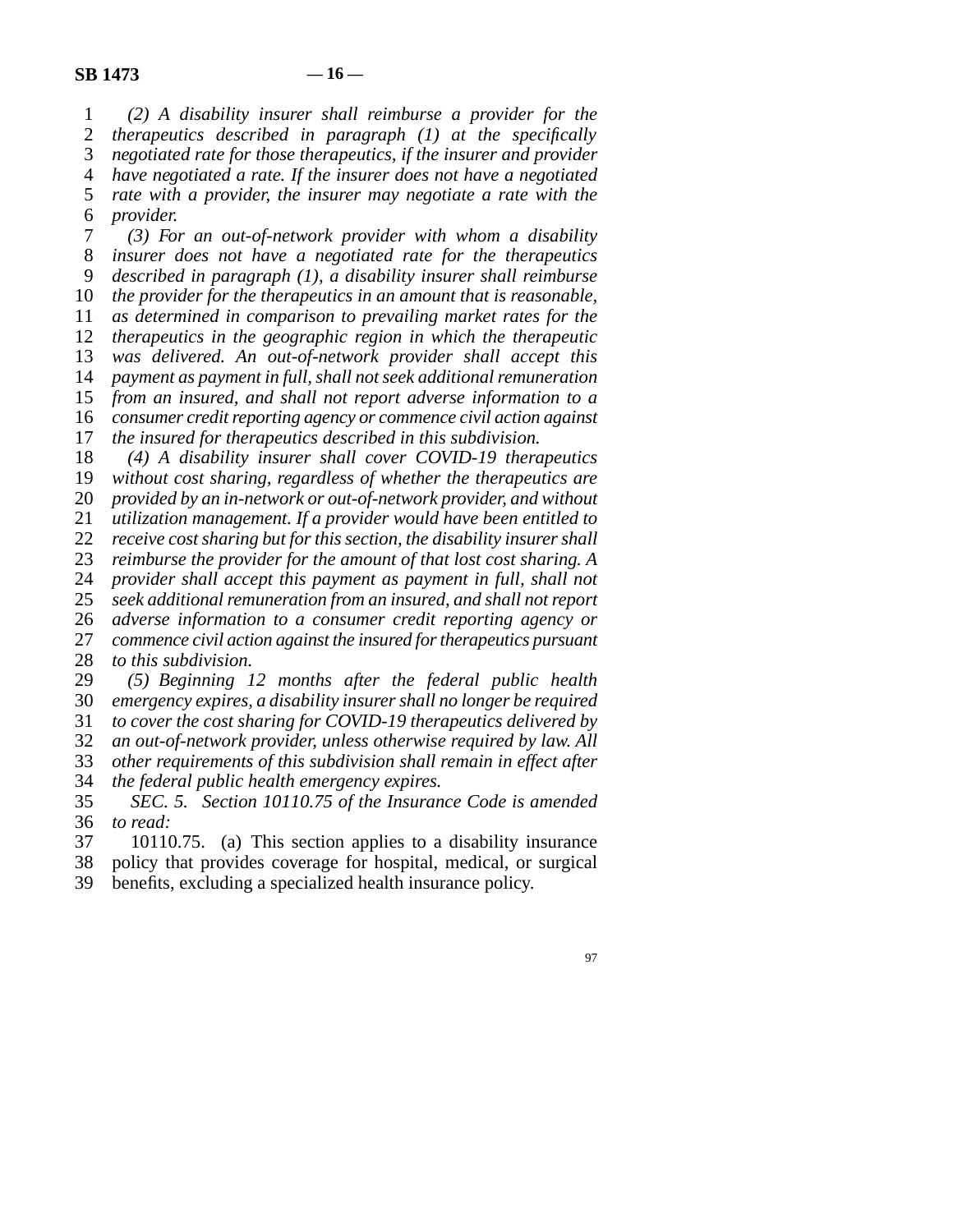line 1 (b) (1) A disability insurance policy shall cover, without cost 2 sharing and without prior authorization or other utilization 3 management requirements, the costs of the following health care line 4 services to prevent or mitigate a disease when the Governor of the 5 State of California has declared a public health emergency due to 6 that disease: line 7 (A) An evidence-based item, service, or immunization that is

8 intended to prevent or mitigate a disease as recommended by the 9 United States Preventive Services Task Force that has in effect a 10 rating of "A" or "B" or the Advisory Committee on Immunization 11 Practices of the federal Centers for Disease Control and Prevention. 12 (B) A health care service or product related to diagnostic and

13 screening testing for the disease that is approved or granted 14 emergency use authorization by the federal Food and Drug 15 Administration, or is recommended by the State Department of 16 Public Health or the federal Centers for Disease Control and 17 Prevention.

18 (C) Therapeutics approved or granted emergency use 19 *authorization by the federal Food and Drug Administration for* 20 *the disease.* 

21 (2) The item, service, or immunization covered pursuant to 22 subparagraph  $(A)$  of paragraph  $(1)$  shall be covered no later than 23 15 business days after the date on which the United States 24 Preventive Services Task Force or the Advisory Committee on<br>25 Immunization Practices of the federal Centers for Disease Control Immunization Practices of the federal Centers for Disease Control 26 and Prevention makes a recommendation relating to the item,

27 service, or immunization.

28 SEC. 2.

29 *SEC. 6.* Section 10965.4 of the Insurance Code is amended to 30 read:

31 10965.4. (a) Notwithstanding paragraph  $(1)$  of subdivision  $(c)$ 

32 of Section 10965.3, with respect to individual health benefit plans

33 offered outside of the Exchange, a health insurer shall provide an

34 annual enrollment period for policy years beginning on or after

35 January 1, 2020, from November 1 of the preceding calendar year,

36 to January 31 of the benefit year, inclusive.

37 (b) Notwithstanding paragraphs  $(2)$  and  $(3)$  of subdivision  $(c)$ 

38 of Section 10965.3, with respect to individual health benefit plans

39 offered through the Exchange, for policy years beginning on or

line 40 after January 1, 2023, a health insurer shall provide an annual